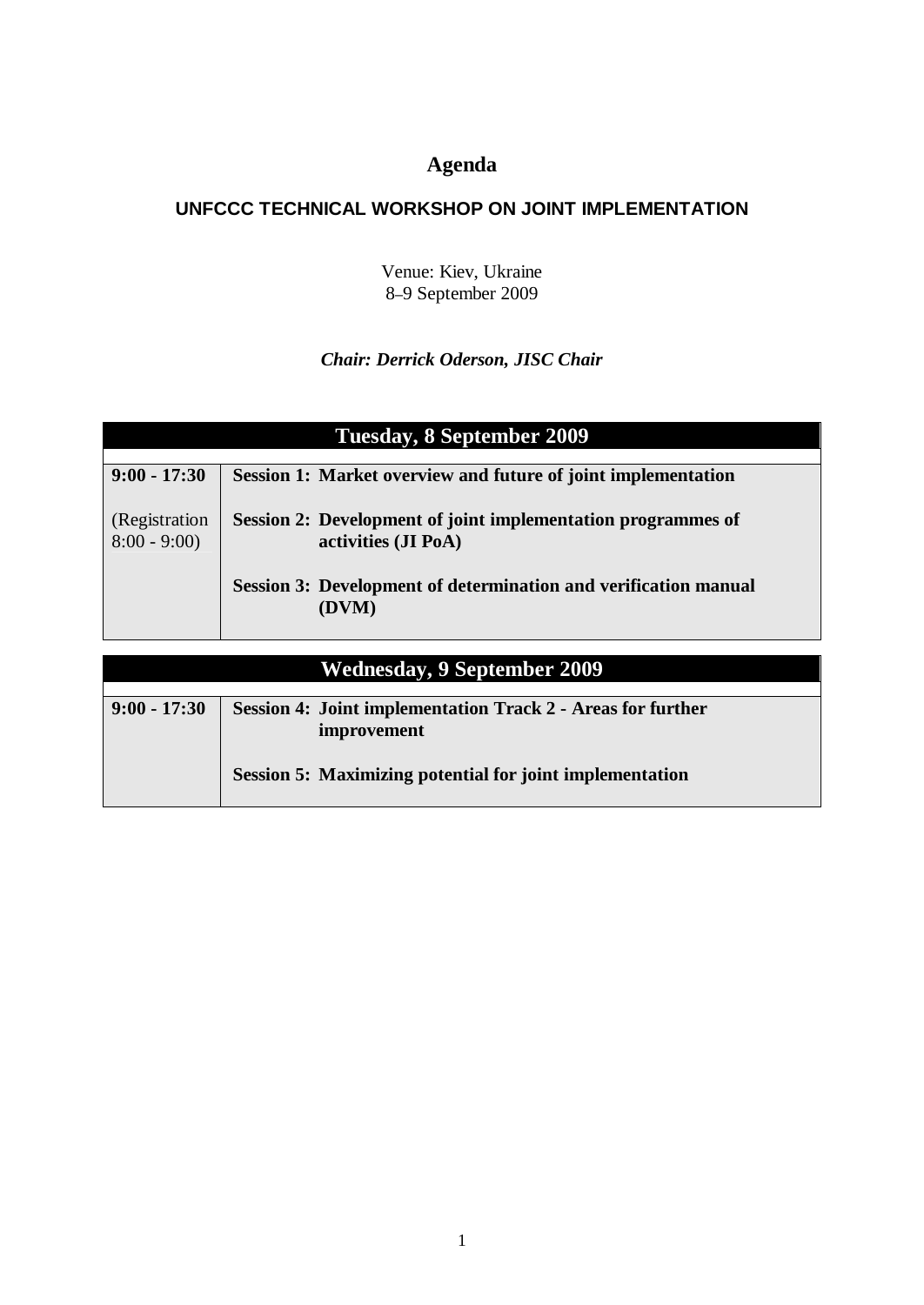#### **Tuesday, 8 September 2009 UNFCCC Technical Workshop on Joint Implementation - Day I**

| <b>Registration</b>             |                                                                                 |
|---------------------------------|---------------------------------------------------------------------------------|
| $8:00 - 9:00$                   | <b>Registration</b>                                                             |
|                                 |                                                                                 |
| <b>Welcome and introduction</b> |                                                                                 |
| $9:00 - 9:30$                   | <b>Welcome and Introduction</b>                                                 |
|                                 | Igor Lupaltsov, Head of the National Environmental Investment Agency of Ukraine |
|                                 | Ricarda Rieger, UNDP Country Director, Ukraine                                  |
|                                 | Derrick Oderson, JISC Chair                                                     |
|                                 |                                                                                 |
|                                 |                                                                                 |

| <b>Session 1: Market overview and future of joint implementation</b> |                                                                                                                                                                                                  |
|----------------------------------------------------------------------|--------------------------------------------------------------------------------------------------------------------------------------------------------------------------------------------------|
| $9:30 - 10:00$                                                       | Overview of JI and the carbon market                                                                                                                                                             |
|                                                                      | Olof Bystrom, UNFCCC Secretariat<br>Maria Kovalenko, Point Carbon                                                                                                                                |
| $10:00 - 11:00$                                                      | JI post 2012 - Status of negotiations and future potential                                                                                                                                       |
|                                                                      | James Grabert, UNFCCC Secretariat<br>Lennard de Klerk, Joint Implementation Action Group<br>Kristian Tangen, Point Carbon<br>Taras Bebeshko, National Environmental Investment Agency of Ukraine |
| $11:00 - 11:30$                                                      | Coffee break                                                                                                                                                                                     |

| Session 2: Development of joint implementation programmes of activities (JI PoA) |                                                                           |
|----------------------------------------------------------------------------------|---------------------------------------------------------------------------|
| $11:30 - 13:00$                                                                  | Stakeholder consultations on the latest draft of the JI PoA               |
|                                                                                  | <i>Moderation: Benoit Leguet, JISC</i><br>Consultations with stakeholders |
| $13:00 - 14:00$                                                                  | amch                                                                      |

| Session 3: Development of determination and verification manual (DVM) |                                                                                    |
|-----------------------------------------------------------------------|------------------------------------------------------------------------------------|
| $14:00 - 15:30$                                                       | Stakeholder consultations on the latest draft of the DVM                           |
|                                                                       | <i>Moderation: Vlad Trusca, JISC Vice-Chair</i><br>Consultations with stakeholders |
| $15:30 - 16:00$                                                       | Coffee break                                                                       |
| $16:00 - 17:30$                                                       | Stakeholder consultations on the latest draft of the DVM (continued)               |
|                                                                       | <i>Moderation: Vlad Trusca, JISC Vice-Chair</i><br>Consultations with stakeholders |
| $18:00 - 20:00$                                                       | Informal brief and reception: "Price Forecast Post 2012"                           |
|                                                                       | Hosted by Point Carbon and UNDP Ukraine                                            |